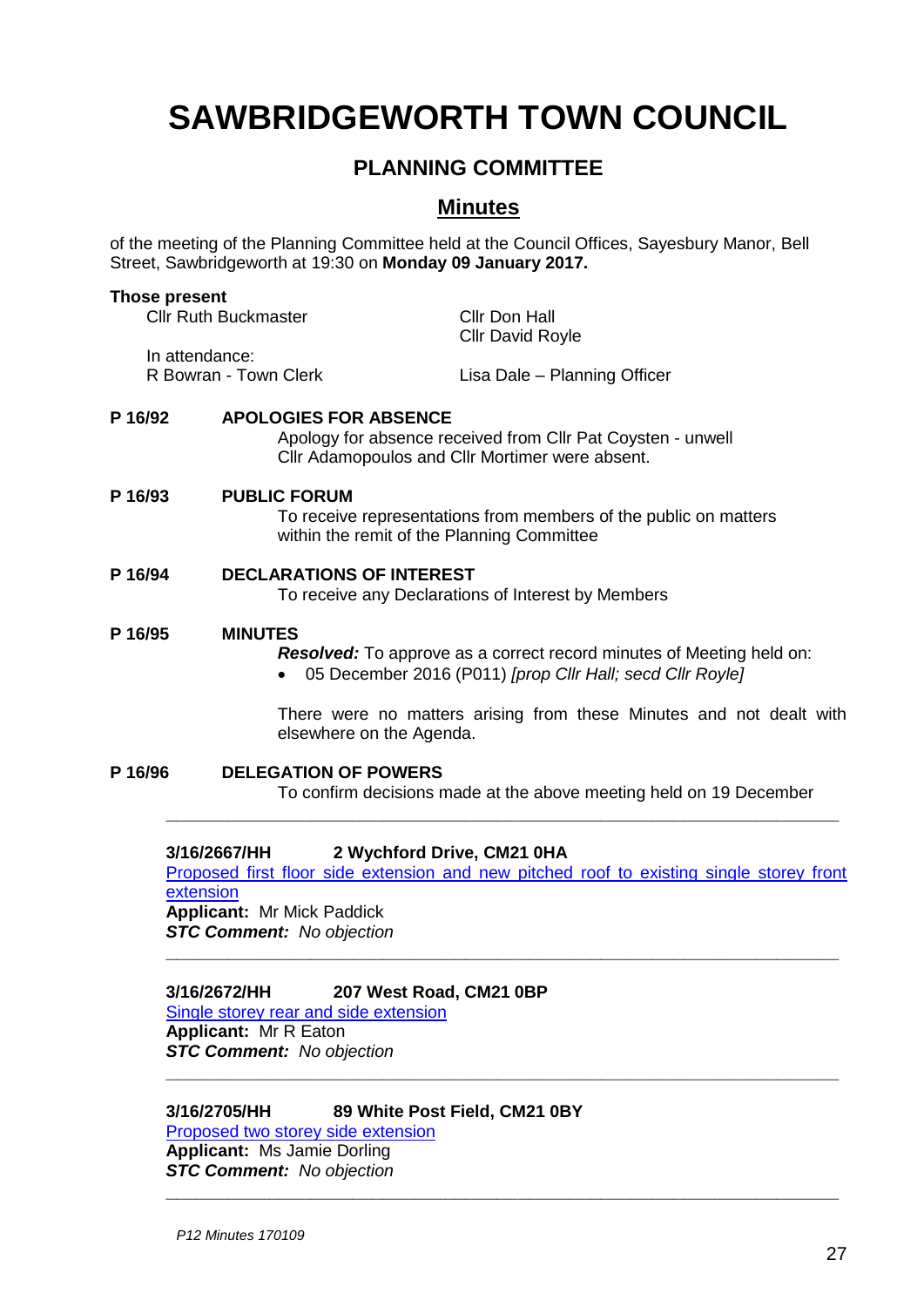#### **3/16/2717/HH 1 Crofters, CM21 0DE**

[Two storey side and single storey front extensions. Removal of carport](https://publicaccess.eastherts.gov.uk/online-applications/applicationDetails.do?activeTab=summary&keyVal=OHRIQGGLMGM00)

**\_\_\_\_\_\_\_\_\_\_\_\_\_\_\_\_\_\_\_\_\_\_\_\_\_\_\_\_\_\_\_\_\_\_\_\_\_\_\_\_\_\_\_\_\_\_\_\_\_\_\_\_\_\_\_\_\_\_\_\_\_\_\_\_\_**

**\_\_\_\_\_\_\_\_\_\_\_\_\_\_\_\_\_\_\_\_\_\_\_\_\_\_\_\_\_\_\_\_\_\_\_\_\_\_\_\_\_\_\_\_\_\_\_\_\_\_\_\_\_\_\_\_\_\_\_\_\_\_\_\_\_**

**\_\_\_\_\_\_\_\_\_\_\_\_\_\_\_\_\_\_\_\_\_\_\_\_\_\_\_\_\_\_\_\_\_\_\_\_\_\_\_\_\_\_\_\_\_\_\_\_\_\_\_\_\_\_\_\_\_\_\_\_\_\_\_\_\_**

**\_\_\_\_\_\_\_\_\_\_\_\_\_\_\_\_\_\_\_\_\_\_\_\_\_\_\_\_\_\_\_\_\_\_\_\_\_\_\_\_\_\_\_\_\_\_\_\_\_\_\_\_\_\_\_\_\_\_\_\_\_\_\_\_\_**

**Applicant:** Mr R Nunn *STC Comment: No objection*

#### **3/16/2734/HH 5 Atherton End, CM21 0BS**

[Proposed second storey side extension to existing dwelling](https://publicaccess.eastherts.gov.uk/online-applications/simpleSearchResults.do?action=firstPage) **Applicant:** Mr & Mrs Smith *STC Comment***:** *No objection*

#### **P 16/97 PLANNING APPLICATIONS RECEIVED FROM EHDC**

To consider Planning Applications received from EHDC since the last meeting of the Planning Committee

# **3/16/2819/HH 19 Knight Street, CM21 9AT**

**(3/16/2820/LBC)**

[Demolition of existing 1.5 storey extension to the South side and glazed rear extension.](https://publicaccess.eastherts.gov.uk/online-applications/search.do?action=simple&searchType=Application)  [Construction of two storey and single storey side extension and orangery style single](https://publicaccess.eastherts.gov.uk/online-applications/search.do?action=simple&searchType=Application)  [storey rear extension](https://publicaccess.eastherts.gov.uk/online-applications/search.do?action=simple&searchType=Application)

**Applicant:** Mr & Mrs Clement

*STC Comment***:** *Comment Deferred as insufficient information available from EHDC*

**\_\_\_\_\_\_\_\_\_\_\_\_\_\_\_\_\_\_\_\_\_\_\_\_\_\_\_\_\_\_\_\_\_\_\_\_\_\_\_\_\_\_\_\_\_\_\_\_\_\_\_\_\_\_\_\_\_\_\_\_\_\_\_\_\_**

#### **3/16/2846/HH 11 Wychford Drive, CM21 0HA**

[Part replacement of existing brick boundary wall and concrete posts and close boarded](https://publicaccess.eastherts.gov.uk/online-applications/simpleSearchResults.do?action=firstPage)  [fencing](https://publicaccess.eastherts.gov.uk/online-applications/simpleSearchResults.do?action=firstPage)

**\_\_\_\_\_\_\_\_\_\_\_\_\_\_\_\_\_\_\_\_\_\_\_\_\_\_\_\_\_\_\_\_\_\_\_\_\_\_\_\_\_\_\_\_\_\_\_\_\_\_\_\_\_\_\_\_\_\_\_\_\_\_\_\_\_**

**Applicant:** Mr & Mrs Pearman *STC Comment***:** *No objection*

#### **P 16/98 LATE PLANNING APPLICATIONS**

To deal with Planning Applications received from EHDC following the Publication of this Agenda and received before 6 January 2017

None received

### **P 16/99 PLANNING DECISIONS MADE BY EHDC**

To receive Planning Decisions from EHDC

#### **3/16/1879/FUL 21-23 Bell Street, CM21 9AR**

[Part change of use of retail unit \(A1\) to residential \(C3\) to form 1no 2 bedroomed dwelling.](https://publicaccess.eastherts.gov.uk/online-applications/applicationDetails.do?activeTab=summary&keyVal=OC1KUNGLL3B00)  [Replacement single and two storey rear extensions](https://publicaccess.eastherts.gov.uk/online-applications/applicationDetails.do?activeTab=summary&keyVal=OC1KUNGLL3B00)

**\_\_\_\_\_\_\_\_\_\_\_\_\_\_\_\_\_\_\_\_\_\_\_\_\_\_\_\_\_\_\_\_\_\_\_\_\_\_\_\_\_\_\_\_\_\_\_\_\_\_\_\_\_\_\_\_\_\_\_\_\_\_\_\_\_**

**Applicant: Mr R Nelson** *STC Comment: No Objection EHDC Decision: Granted*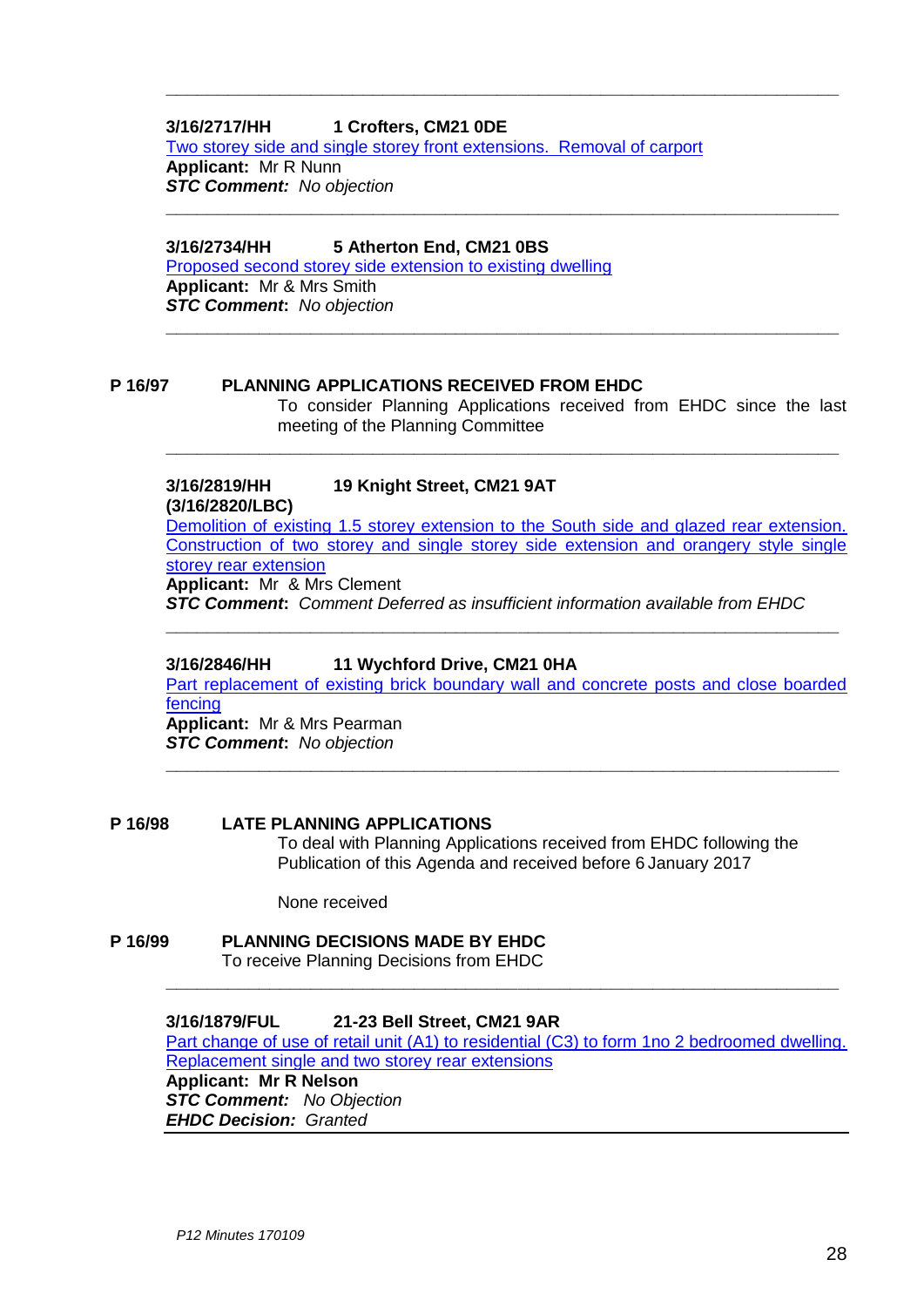#### **3/16/2444/FUL Cricket Club Changing Rooms, Townfields, CM21 9ET**

[Single storey extension to Cricket Club changing rooms and installation of exterior](https://publicaccess.eastherts.gov.uk/online-applications/applicationDetails.do?activeTab=summary&keyVal=OG08X8GLM1200)  [insulation. New wheelchair access ramp and hand rail](https://publicaccess.eastherts.gov.uk/online-applications/applicationDetails.do?activeTab=summary&keyVal=OG08X8GLM1200)

**Applicant: Sawbridgeworth Cricket Club** *STC Comment: No Objection EHDC Decision: Granted*

#### **3/16/2447/HH Rushmead, London Road, Spellbrook, CM23 4AU**

[Demolition of conservatories and erection of a single storey rear extension \(retrospective\)](https://publicaccess.eastherts.gov.uk/online-applications/applicationDetails.do?activeTab=summary&keyVal=OG0910GLM1800) **Applicant: Mr Kam Miyako** *STC Comment: Objection. The proposal is an over development of the site EHDC Decision: Refused*

**\_\_\_\_\_\_\_\_\_\_\_\_\_\_\_\_\_\_\_\_\_\_\_\_\_\_\_\_\_\_\_\_\_\_\_\_\_\_\_\_\_\_\_\_\_\_\_\_\_\_\_\_\_\_\_\_\_\_\_\_\_\_\_\_\_**

**\_\_\_\_\_\_\_\_\_\_\_\_\_\_\_\_\_\_\_\_\_\_\_\_\_\_\_\_\_\_\_\_\_\_\_\_\_\_\_\_\_\_\_\_\_\_\_\_\_\_\_\_\_\_\_\_\_\_\_\_\_\_\_\_\_**

#### **3/16/2442/FUL Spellbrook Farm, CM23 4AX**

[Demolition of storage building, Construction of 3x 4 bed single storey homes and garages.](https://publicaccess.eastherts.gov.uk/online-applications/applicationDetails.do?activeTab=summary&keyVal=OG0910GLM1800) **Applicant: Spellbrook No1 Ltd** *STC Comment: No Objection. EHDC Decision: Granted* **\_\_\_\_\_\_\_\_\_\_\_\_\_\_\_\_\_\_\_\_\_\_\_\_\_\_\_\_\_\_\_\_\_\_\_\_\_\_\_\_\_\_\_\_\_\_\_\_\_\_\_\_\_\_\_\_\_\_\_\_\_\_\_\_\_**

#### **3/16/2469/HH 7 Wheatley Close CM21 0HS**

[Demolition of conservatory and construct single storey front side and read extensions.](https://publicaccess.eastherts.gov.uk/online-applications/applicationDetails.do?activeTab=summary&keyVal=OG0910GLM1800) **Applicant: Mr Joe Ferraro** *STC Comment: Objection. The proposal is an over development of the site EHDC Decision: Refused*

**\_\_\_\_\_\_\_\_\_\_\_\_\_\_\_\_\_\_\_\_\_\_\_\_\_\_\_\_\_\_\_\_\_\_\_\_\_\_\_\_\_\_\_\_\_\_\_\_\_\_\_\_\_\_\_\_\_\_\_\_\_\_\_\_\_**

**\_\_\_\_\_\_\_\_\_\_\_\_\_\_\_\_\_\_\_\_\_\_\_\_\_\_\_\_\_\_\_\_\_\_\_\_\_\_\_\_\_\_\_\_\_\_\_\_\_\_\_\_\_\_\_\_\_\_\_\_\_\_\_\_\_**

**\_\_\_\_\_\_\_\_\_\_\_\_\_\_\_\_\_\_\_\_\_\_\_\_\_\_\_\_\_\_\_\_\_\_\_\_\_\_\_\_\_\_\_\_\_\_\_\_\_\_\_\_\_\_\_\_\_\_\_\_\_\_\_\_\_**

**\_\_\_\_\_\_\_\_\_\_\_\_\_\_\_\_\_\_\_\_\_\_\_\_\_\_\_\_\_\_\_\_\_\_\_\_\_\_\_\_\_\_\_\_\_\_\_\_\_\_\_\_\_\_\_\_\_\_\_\_\_\_\_\_\_**

#### **3/16/2479/HH Rowney Farm, Chaseways, CM21 0ASU**

[Replacement of former ancillary outbuilding](https://publicaccess.eastherts.gov.uk/online-applications/applicationDetails.do?activeTab=summary&keyVal=OG0910GLM1800) **Applicant: Mr Stephen Hall** *STC Comment: No Objection. EHDC Decision: Granted*

#### **3/16/2516/HH The Bungalow, Tednambury, CM23 4BD**

[Side and rear extensions, amendment to roof design](https://publicaccess.eastherts.gov.uk/online-applications/applicationDetails.do?activeTab=summary&keyVal=OG0910GLM1800) **Applicant: Ms Gloria Romei** *STC Comment: No Objection. EHDC Decision: Granted*

#### **3/16/2525/VAR 22/24 Church Walk, CM21 9BJ** [Variation to revise terrace and fenestration.](https://publicaccess.eastherts.gov.uk/online-applications/applicationDetails.do?activeTab=summary&keyVal=OG0910GLM1800) **Applicant: Forebury Estates Limited** *STC Comment: No Objection. EHDC Decision: Granted*